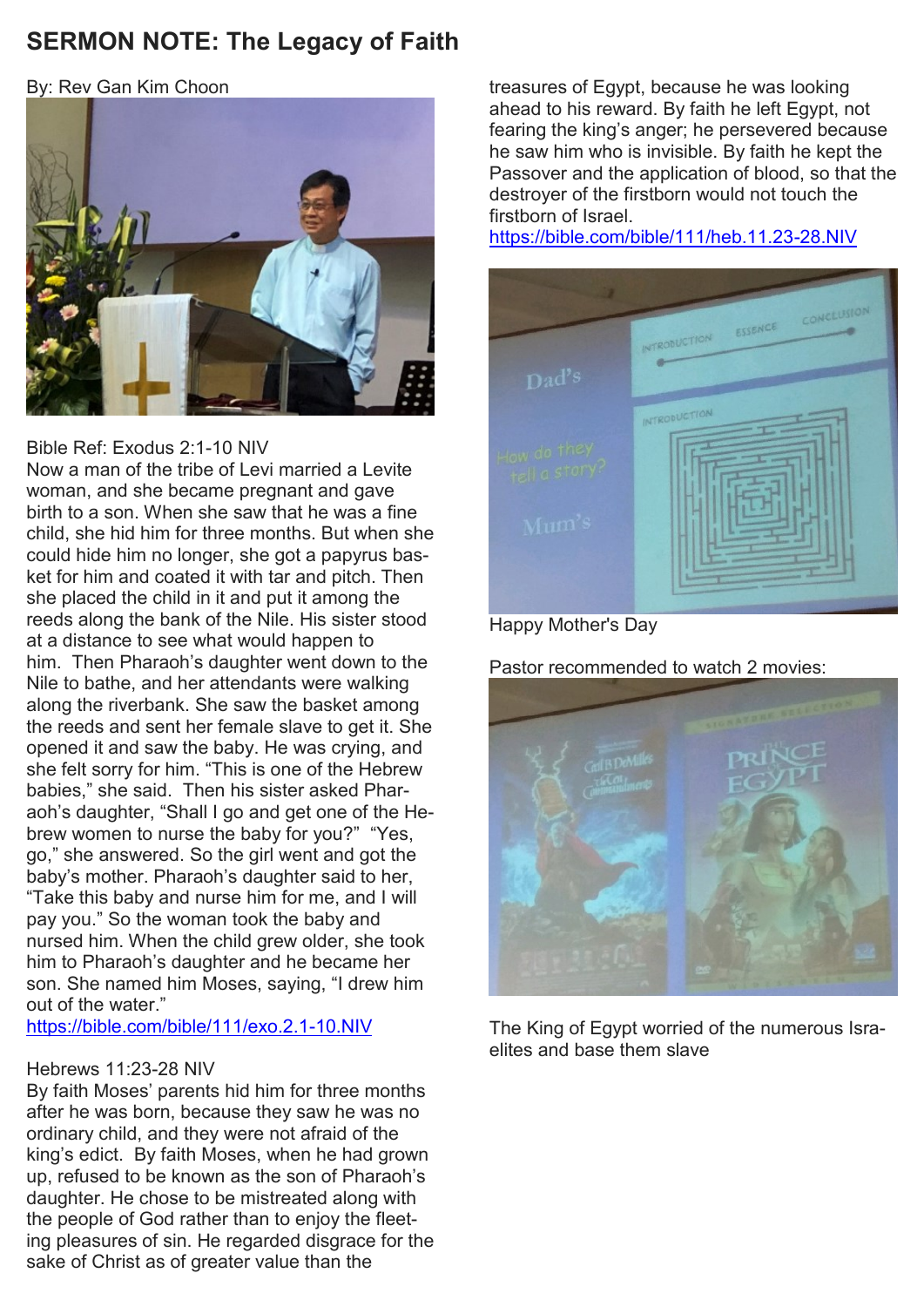

And ordered midwives to throw all Israelites babies into Nile River





Reverse the order of last 2 pics





**JESUS CHRIST**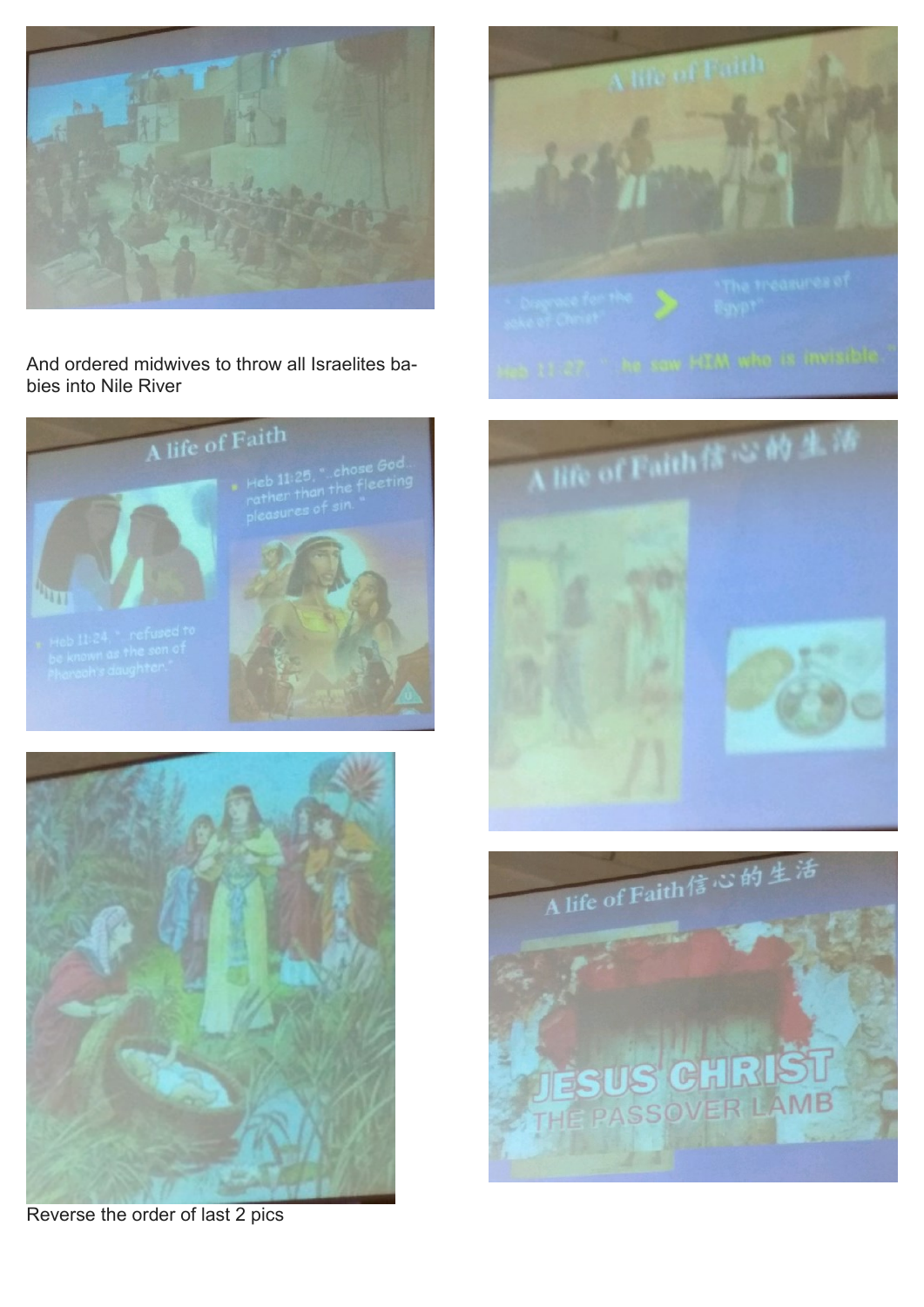

So though we have not seen JESUS and GOD, we can trust, because we knew HE exist.



Legacy of Faith



Can a young boy maybe 4 years old possibly knows enough to drive Moses to forego his wealth and comfort, but trust that GOD is there and he should do the right thing for GOD'S people?



Children in Church Sunday school? If You have young kids, do send them to Sunday school.



That was Moses's mother, what about us?